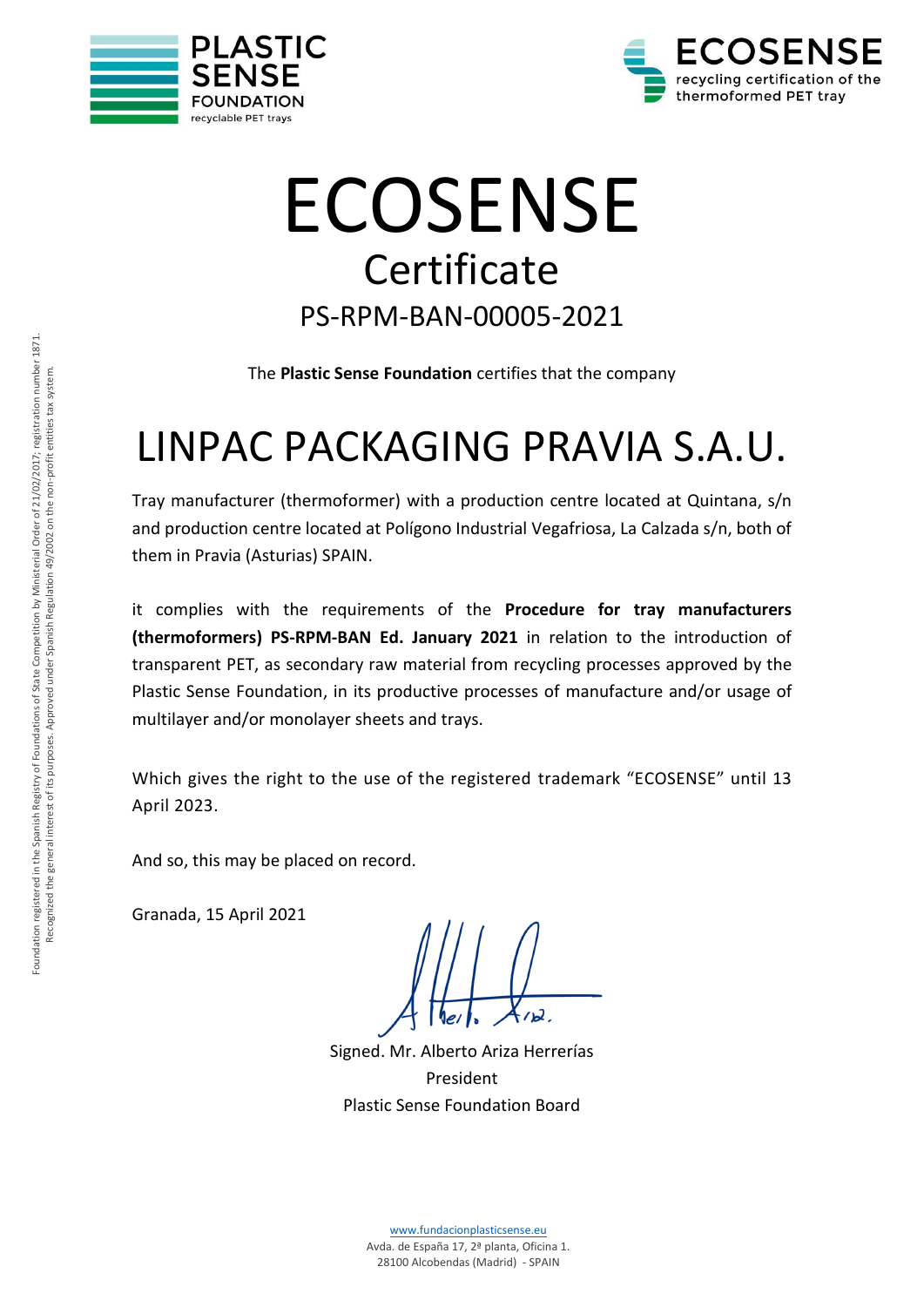



#### Track record of inspection s and verification s

| $1a$ inspección            | 28/03/2019 |
|----------------------------|------------|
| Verificación 1ª inspección | Año 2020   |
| 1ª renovación              | 12/04/2021 |